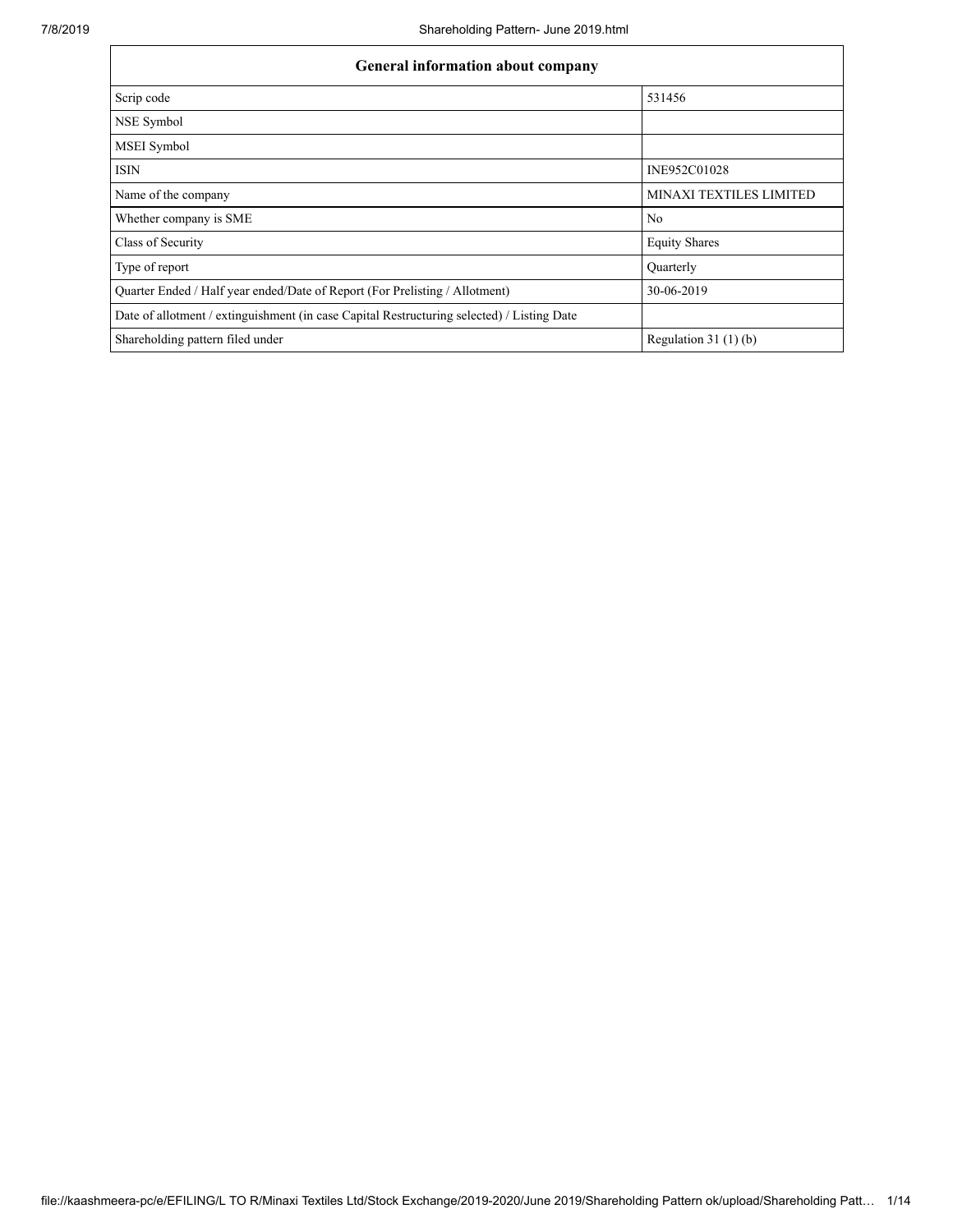|                | <b>Declaration</b>                                                                        |                |                                |                       |                             |  |  |  |  |  |
|----------------|-------------------------------------------------------------------------------------------|----------------|--------------------------------|-----------------------|-----------------------------|--|--|--|--|--|
| Sr.<br>No.     | Particular                                                                                | Yes/No         | Promoter and<br>Promoter Group | Public<br>shareholder | Non Promoter-<br>Non Public |  |  |  |  |  |
| $\vert$ 1      | Whether the Listed Entity has issued any partly paid up shares?                           | No             | N <sub>0</sub>                 | No                    | N <sub>0</sub>              |  |  |  |  |  |
| $\overline{2}$ | Whether the Listed Entity has issued any Convertible Securities<br>$\Omega$               | N <sub>0</sub> | N <sub>0</sub>                 | No.                   | N <sub>0</sub>              |  |  |  |  |  |
| $\overline{3}$ | Whether the Listed Entity has issued any Warrants?                                        | No.            | N <sub>0</sub>                 | N <sub>0</sub>        | N <sub>0</sub>              |  |  |  |  |  |
| $\overline{4}$ | Whether the Listed Entity has any shares against which<br>depository receipts are issued? |                | N <sub>0</sub>                 | No.                   | N <sub>0</sub>              |  |  |  |  |  |
| $\overline{5}$ | Whether the Listed Entity has any shares in locked-in?                                    | No.            | N <sub>0</sub>                 | N <sub>0</sub>        | N <sub>0</sub>              |  |  |  |  |  |
| 6              | Whether any shares held by promoters are pledge or otherwise<br>encumbered?               | No.            | N <sub>0</sub>                 |                       |                             |  |  |  |  |  |
| $\overline{7}$ | Whether company has equity shares with differential voting<br>rights?                     | No.            | N <sub>0</sub>                 | No                    | N <sub>0</sub>              |  |  |  |  |  |
| 8              | Whether the listed entity has any significant beneficial owner?                           | No.            |                                |                       |                             |  |  |  |  |  |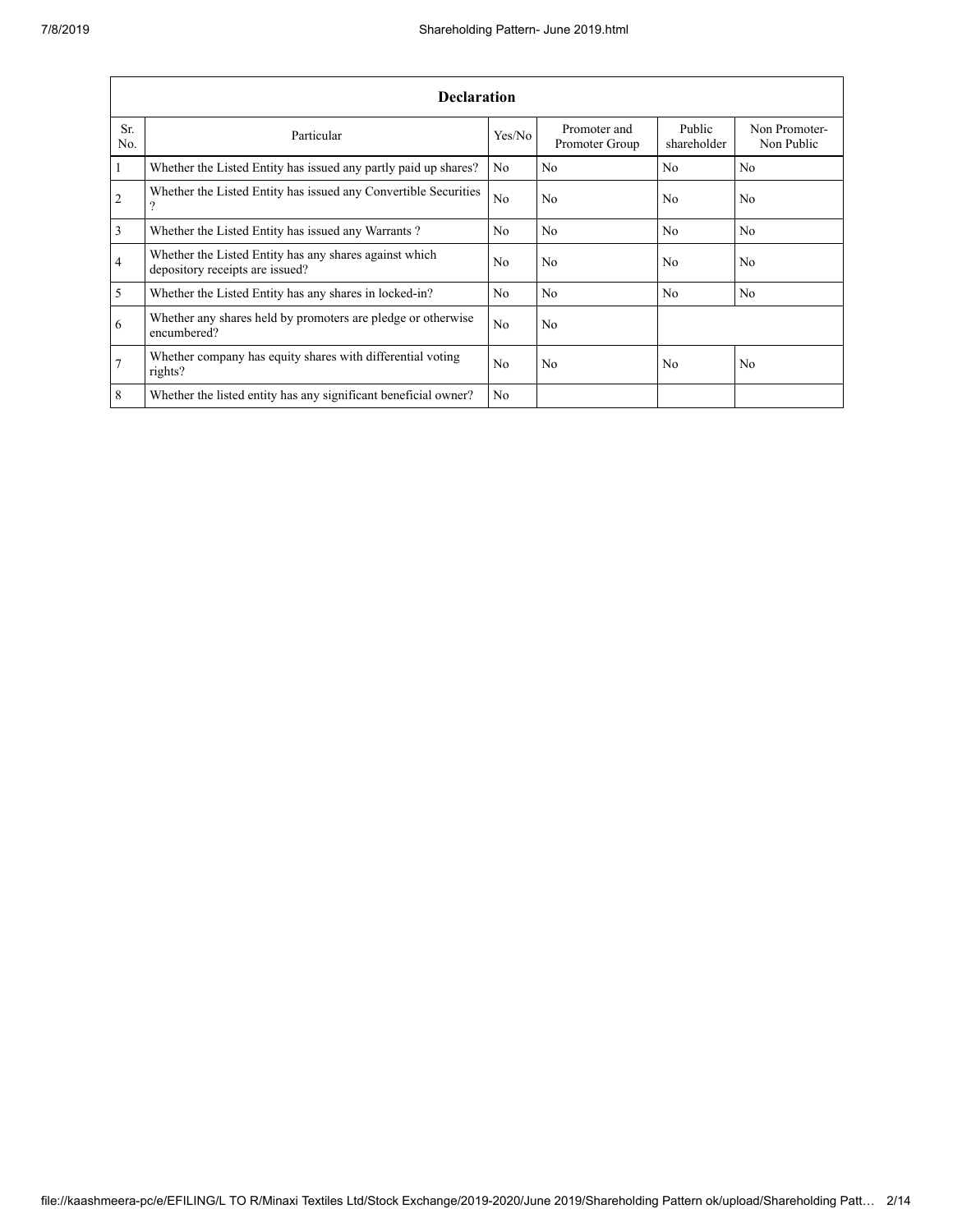|                 | Category                                | Nos. Of                         | No. of<br>fully paid | No. Of<br>Partly<br>paid-up | No. Of<br>shares         | Total nos.<br>shares         | Shareholding as a<br>% of total no. of | Number of Voting Rights held in each<br>class of securities (IX) |               |          |                     |
|-----------------|-----------------------------------------|---------------------------------|----------------------|-----------------------------|--------------------------|------------------------------|----------------------------------------|------------------------------------------------------------------|---------------|----------|---------------------|
| Category<br>(I) | of<br>shareholder                       | shareholders<br>(III)<br>shares | up equity            | equity                      | underlying<br>Depository | held (VII)                   | shares (calculated<br>as per SCRR,     | No of Voting (XIV) Rights                                        |               |          | Total as a          |
|                 | (II)                                    |                                 | held $(IV)$          | shares<br>held<br>(V)       | Receipts<br>(VI)         | $= (IV) +$<br>$(V)$ + $(VI)$ | 1957) (VIII) As a<br>% of $(A+B+C2)$   | Class eg:<br>X                                                   | Class<br>eg:y | Total    | $%$ of<br>$(A+B+C)$ |
| (A)             | Promoter<br>&<br>Promoter<br>Group      | 5                               | 18544088             |                             |                          | 18544088                     | 37.53                                  | 18544088                                                         |               | 18544088 | 37.53               |
| (B)             | Public                                  | 4120                            | 30871912             |                             |                          | 30871912                     | 62.47                                  | 30871912                                                         |               | 30871912 | 62.47               |
| (C)             | Non<br>Promoter-<br>Non Public          |                                 |                      |                             |                          |                              |                                        |                                                                  |               |          |                     |
| (C1)            | <b>Shares</b><br>underlying<br>DRs      |                                 |                      |                             |                          |                              |                                        |                                                                  |               |          |                     |
| (C2)            | Shares held<br>by<br>Employee<br>Trusts |                                 |                      |                             |                          |                              |                                        |                                                                  |               |          |                     |
|                 | Total                                   | 4125                            | 49416000             |                             |                          | 49416000                     | 100                                    | 49416000                                                         |               | 49416000 | 100                 |

## Table I - Summary Statement holding of specified securities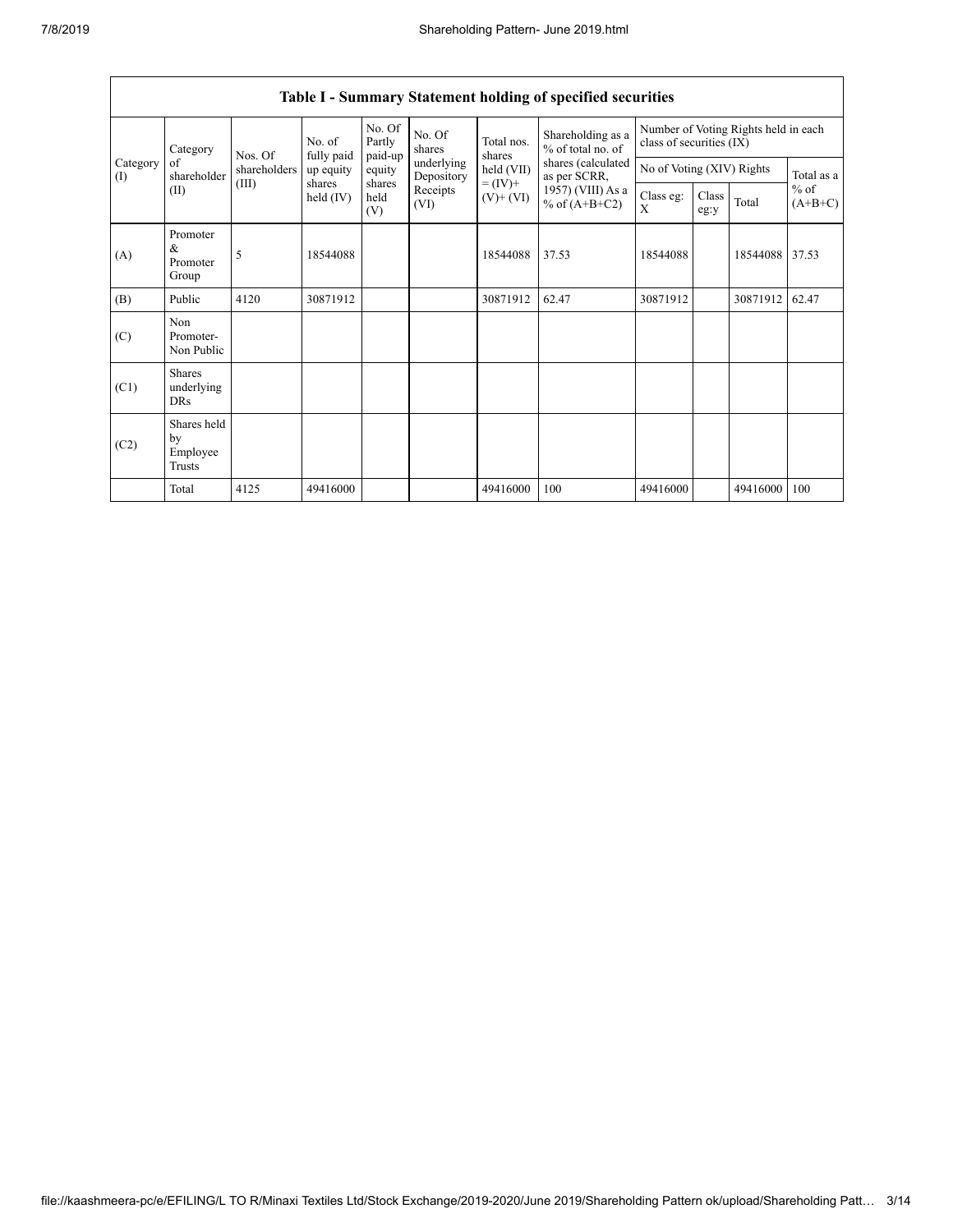|                 | Table I - Summary Statement holding of specified securities                                                                       |                                    |                                                  |                                                                                            |                                                                                        |                                                    |            |                                                                               |                                |                                       |  |
|-----------------|-----------------------------------------------------------------------------------------------------------------------------------|------------------------------------|--------------------------------------------------|--------------------------------------------------------------------------------------------|----------------------------------------------------------------------------------------|----------------------------------------------------|------------|-------------------------------------------------------------------------------|--------------------------------|---------------------------------------|--|
| Category<br>(1) | No. Of<br><b>Shares</b><br>Category<br>Underlying<br>of<br>Outstanding<br>shareholder<br>convertible<br>(II)<br>securities<br>(X) |                                    | No. of<br><b>Shares</b><br>Underlying            | No. Of Shares<br>Underlying<br>Outstanding<br>convertible                                  | Shareholding , as a $\%$<br>assuming full<br>conversion of<br>convertible securities ( | Number of<br>Locked in<br>shares (XII)             |            | Number of<br><b>Shares</b><br>pledged or<br>otherwise<br>encumbered<br>(XIII) |                                | Number of<br>equity shares<br>held in |  |
|                 |                                                                                                                                   | Outstanding<br>Warrants<br>$(X_i)$ | securities and<br>No. Of<br>Warrants (Xi)<br>(a) | as a percentage of<br>diluted share capital)<br>$(XI) = (VII)+(X) As a %$<br>of $(A+B+C2)$ | No.<br>(a)                                                                             | As $a$<br>$%$ of<br>total<br>Shares<br>held<br>(b) | No.<br>(a) | As a<br>$%$ of<br>total<br><b>Shares</b><br>held<br>(b)                       | dematerialized<br>form $(XIV)$ |                                       |  |
| (A)             | Promoter<br>&<br>Promoter<br>Group                                                                                                |                                    |                                                  |                                                                                            | 37.53                                                                                  |                                                    |            |                                                                               |                                | 18527088                              |  |
| (B)             | Public                                                                                                                            |                                    |                                                  |                                                                                            | 62.47                                                                                  |                                                    |            |                                                                               |                                | 29008912                              |  |
| (C)             | Non<br>Promoter-<br>Non Public                                                                                                    |                                    |                                                  |                                                                                            |                                                                                        |                                                    |            |                                                                               |                                |                                       |  |
| (C1)            | <b>Shares</b><br>underlying<br><b>DRs</b>                                                                                         |                                    |                                                  |                                                                                            |                                                                                        |                                                    |            |                                                                               |                                |                                       |  |
| (C2)            | Shares held<br>by<br>Employee<br>Trusts                                                                                           |                                    |                                                  |                                                                                            |                                                                                        |                                                    |            |                                                                               |                                |                                       |  |
|                 | Total                                                                                                                             |                                    |                                                  |                                                                                            | 100                                                                                    |                                                    |            |                                                                               |                                | 47536000                              |  |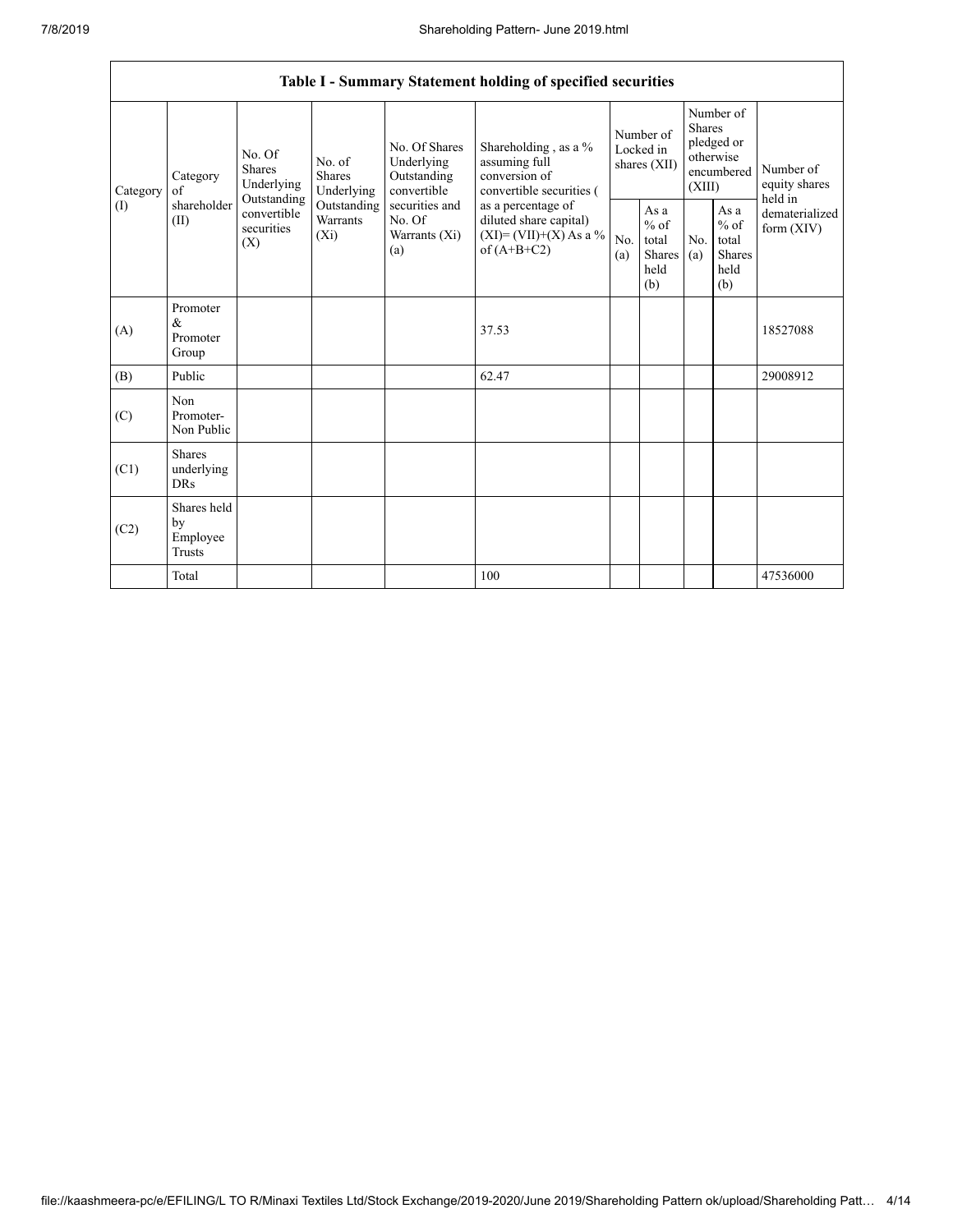|                                                                                                | Table II - Statement showing shareholding pattern of the Promoter and Promoter Group                                |                                                                                      |                                   |                                 |                                    |                             |                                                  |                           |               |                                      |                           |  |
|------------------------------------------------------------------------------------------------|---------------------------------------------------------------------------------------------------------------------|--------------------------------------------------------------------------------------|-----------------------------------|---------------------------------|------------------------------------|-----------------------------|--------------------------------------------------|---------------------------|---------------|--------------------------------------|---------------------------|--|
|                                                                                                |                                                                                                                     |                                                                                      |                                   | No.<br>Of                       | No. Of                             | Total nos.                  | Shareholding<br>as a % of<br>total no. of        | class of securities (IX)  |               | Number of Voting Rights held in each |                           |  |
| Sr.                                                                                            | Category &<br>Name of the                                                                                           | Nos. Of<br>shareholders<br>(III)                                                     | No. of<br>fully paid<br>up equity | Partly<br>paid-<br>up           | shares<br>underlying<br>Depository | shares<br>held<br>$(VII) =$ | shares<br><i>(calculated)</i><br>as per          | No of Voting (XIV) Rights |               |                                      | Total<br>as a %<br>of     |  |
|                                                                                                | Shareholders (I)                                                                                                    |                                                                                      | shares<br>held $(IV)$             | equity<br>shares<br>held<br>(V) | Receipts<br>(VI)                   | $(IV)+$<br>$(V)$ + $(VI)$   | SCRR,<br>1957) (VIII)<br>As a % of<br>$(A+B+C2)$ | Class eg:<br>X            | Class<br>eg:y | Total                                | Total<br>Voting<br>rights |  |
| $\boldsymbol{A}$                                                                               |                                                                                                                     | Table II - Statement showing shareholding pattern of the Promoter and Promoter Group |                                   |                                 |                                    |                             |                                                  |                           |               |                                      |                           |  |
| (1)                                                                                            | Indian                                                                                                              |                                                                                      |                                   |                                 |                                    |                             |                                                  |                           |               |                                      |                           |  |
| (a)                                                                                            | Individuals/Hindu<br>undivided Family                                                                               | 5                                                                                    | 18544088                          |                                 |                                    | 18544088                    | 37.53                                            | 18544088                  |               | 18544088                             | 37.53                     |  |
| Sub-Total<br>(A)(1)                                                                            |                                                                                                                     | 5                                                                                    | 18544088                          |                                 |                                    | 18544088 37.53              |                                                  | 18544088                  |               | 18544088 37.53                       |                           |  |
| (2)                                                                                            | Foreign                                                                                                             |                                                                                      |                                   |                                 |                                    |                             |                                                  |                           |               |                                      |                           |  |
| Total<br>Shareholding<br>of Promoter<br>and<br>Promoter<br>Group $(A)=$<br>$(A)(1)+(A)$<br>(2) |                                                                                                                     | 5                                                                                    | 18544088                          |                                 |                                    | 18544088 37.53              |                                                  | 18544088                  |               | 18544088                             | 37.53                     |  |
| $\, {\bf B}$                                                                                   | Table III - Statement showing shareholding pattern of the Public shareholder                                        |                                                                                      |                                   |                                 |                                    |                             |                                                  |                           |               |                                      |                           |  |
| (1)                                                                                            | Institutions                                                                                                        |                                                                                      |                                   |                                 |                                    |                             |                                                  |                           |               |                                      |                           |  |
| (3)                                                                                            | Non-institutions                                                                                                    |                                                                                      |                                   |                                 |                                    |                             |                                                  |                           |               |                                      |                           |  |
| (a(i))                                                                                         | Individuals -<br><i>i.Individual</i><br>shareholders<br>holding nominal<br>share capital up<br>to Rs. 2 lakhs.      | 3971                                                                                 | 18109792                          |                                 |                                    | 18109792                    | 36.65                                            | 18109792                  |               | 18109792                             | 36.65                     |  |
| (a(ii))                                                                                        | Individuals - ii.<br>Individual<br>shareholders<br>holding nominal<br>share capital in<br>excess of Rs. 2<br>lakhs. | 9                                                                                    | 10230586                          |                                 |                                    | 10230586                    | 20.7                                             | 10230586                  |               | 10230586                             | 20.7                      |  |
| (e)                                                                                            | Any Other<br>(specify)                                                                                              | 140                                                                                  | 2531534                           |                                 |                                    | 2531534                     | 5.12                                             | 2531534                   |               | 2531534                              | 5.12                      |  |
| Sub-Total<br>(B)(3)                                                                            |                                                                                                                     | 4120                                                                                 | 30871912                          |                                 |                                    | 30871912                    | 62.47                                            | 30871912                  |               | 30871912                             | 62.47                     |  |
| <b>Total Public</b><br>Shareholding<br>$(B)=(B)(1)+$<br>$(B)(2)+(B)$<br>(3)                    |                                                                                                                     | 4120                                                                                 | 30871912                          |                                 |                                    | 30871912 62.47              |                                                  | 30871912                  |               | 30871912 62.47                       |                           |  |
| $\mathbf C$                                                                                    | Table IV - Statement showing shareholding pattern of the Non Promoter- Non Public shareholder                       |                                                                                      |                                   |                                 |                                    |                             |                                                  |                           |               |                                      |                           |  |
| Total (<br>$A+B+C2$ )                                                                          |                                                                                                                     | 4125                                                                                 | 49416000                          |                                 |                                    | 49416000                    | 100                                              | 49416000                  |               | 49416000                             | 100                       |  |
| Total<br>$(A+B+C)$                                                                             |                                                                                                                     | 4125                                                                                 | 49416000                          |                                 |                                    | 49416000                    | 100                                              | 49416000                  |               | 49416000                             | 100                       |  |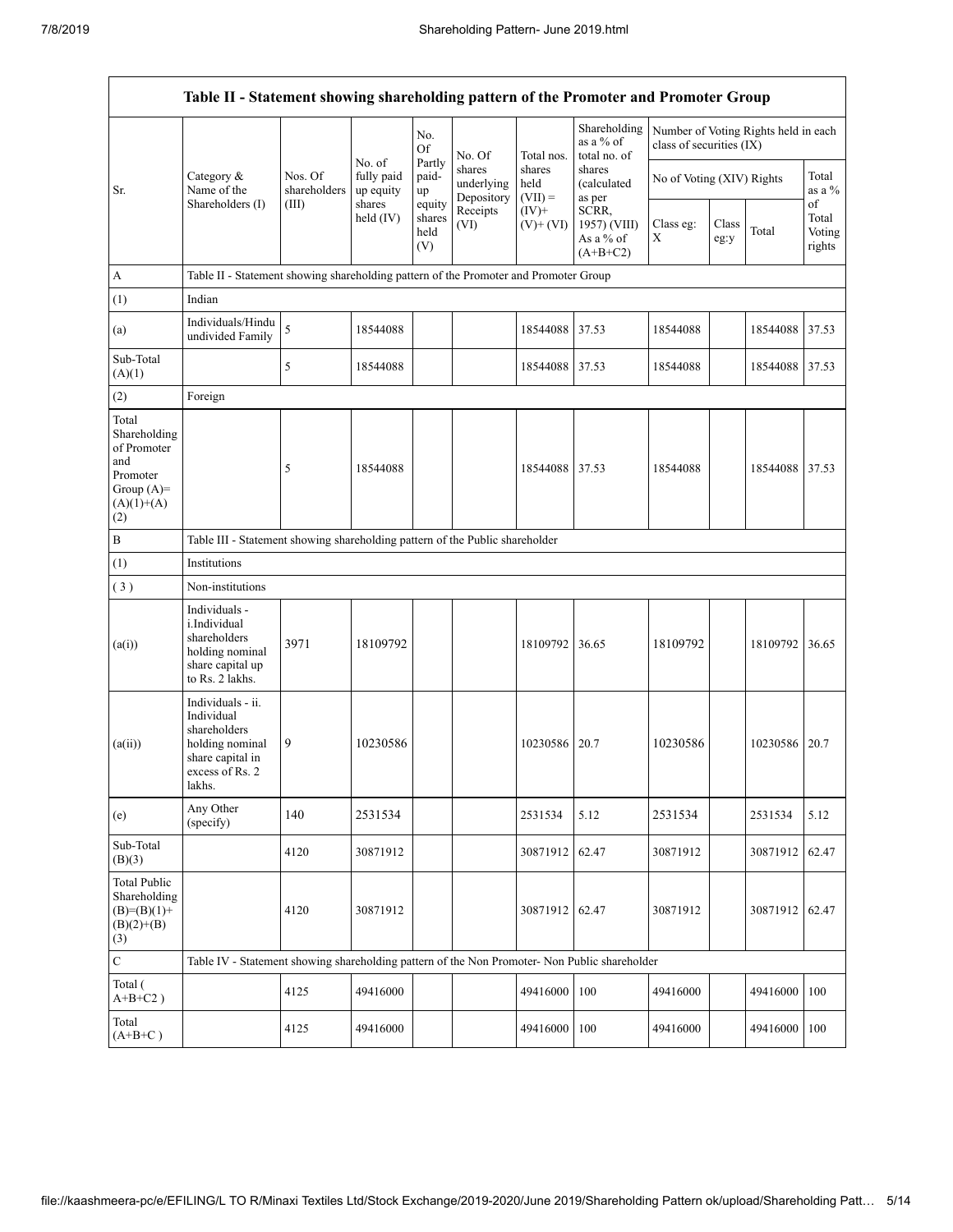| Table II - Statement showing shareholding pattern of the Promoter and Promoter Group    |                                                                                                     |                         |                                                                                                                                                                                           |                                                                                                    |                                        |                                                              |            |                                                                  |                                           |  |
|-----------------------------------------------------------------------------------------|-----------------------------------------------------------------------------------------------------|-------------------------|-------------------------------------------------------------------------------------------------------------------------------------------------------------------------------------------|----------------------------------------------------------------------------------------------------|----------------------------------------|--------------------------------------------------------------|------------|------------------------------------------------------------------|-------------------------------------------|--|
|                                                                                         | No. Of<br><b>Shares</b><br>Underlying                                                               | No. of<br><b>Shares</b> | No. Of Shares<br>Underlying<br>Outstanding                                                                                                                                                | Shareholding, as a %<br>assuming full<br>conversion of                                             | Number of<br>Locked in<br>shares (XII) |                                                              |            | Number of Shares<br>pledged or<br>otherwise<br>encumbered (XIII) | Number of<br>equity shares                |  |
| Sr.                                                                                     | Underlying<br>Outstanding<br>Outstanding<br>convertible<br>Warrants<br>securities<br>$(X_i)$<br>(X) |                         | convertible<br>convertible securities (<br>securities and<br>as a percentage of<br>No. Of<br>diluted share capital)<br>$(XI) = (VII)+(X) As a$<br>Warrants (Xi)<br>% of $(A+B+C2)$<br>(a) |                                                                                                    | No.<br>(a)                             | As $\mathbf{a}$<br>$\%$ of<br>total<br>Shares<br>held<br>(b) | No.<br>(a) | As a % of total<br>Shares held<br>(b)                            | held in<br>dematerialized<br>form $(XIV)$ |  |
| $\mathbf{A}$                                                                            |                                                                                                     |                         |                                                                                                                                                                                           | Table II - Statement showing shareholding pattern of the Promoter and Promoter Group               |                                        |                                                              |            |                                                                  |                                           |  |
| (1)                                                                                     | Indian                                                                                              |                         |                                                                                                                                                                                           |                                                                                                    |                                        |                                                              |            |                                                                  |                                           |  |
| (a)                                                                                     |                                                                                                     |                         |                                                                                                                                                                                           | 37.53                                                                                              |                                        |                                                              |            |                                                                  | 18527088                                  |  |
| Sub-Total (A)<br>(1)                                                                    |                                                                                                     |                         |                                                                                                                                                                                           | 37.53                                                                                              |                                        |                                                              |            |                                                                  | 18527088                                  |  |
| (2)                                                                                     | Foreign                                                                                             |                         |                                                                                                                                                                                           |                                                                                                    |                                        |                                                              |            |                                                                  |                                           |  |
| Total<br>Shareholding<br>of Promoter<br>and Promoter<br>Group $(A)=$<br>$(A)(1)+(A)(2)$ |                                                                                                     |                         |                                                                                                                                                                                           | 37.53                                                                                              |                                        |                                                              |            |                                                                  | 18527088                                  |  |
| $\, {\bf B}$                                                                            |                                                                                                     |                         |                                                                                                                                                                                           | Table III - Statement showing shareholding pattern of the Public shareholder                       |                                        |                                                              |            |                                                                  |                                           |  |
| (1)                                                                                     | Institutions                                                                                        |                         |                                                                                                                                                                                           |                                                                                                    |                                        |                                                              |            |                                                                  |                                           |  |
| (3)                                                                                     | Non-institutions                                                                                    |                         |                                                                                                                                                                                           |                                                                                                    |                                        |                                                              |            |                                                                  |                                           |  |
| (a(i))                                                                                  |                                                                                                     |                         |                                                                                                                                                                                           | 36.65                                                                                              |                                        |                                                              |            |                                                                  | 16271792                                  |  |
| (a(ii))                                                                                 |                                                                                                     |                         |                                                                                                                                                                                           | 20.7                                                                                               |                                        |                                                              |            |                                                                  | 10230586                                  |  |
| (e)                                                                                     |                                                                                                     |                         |                                                                                                                                                                                           | 5.12                                                                                               |                                        |                                                              |            |                                                                  | 2506534                                   |  |
| Sub-Total (B)<br>(3)                                                                    |                                                                                                     |                         |                                                                                                                                                                                           | 62.47                                                                                              |                                        |                                                              |            |                                                                  | 29008912                                  |  |
| <b>Total Public</b><br>Shareholding<br>$(B)= (B)(1) +$<br>$(B)(2)+(B)(3)$               |                                                                                                     |                         |                                                                                                                                                                                           | 62.47                                                                                              |                                        |                                                              |            |                                                                  | 29008912                                  |  |
| $\mathbf C$                                                                             |                                                                                                     |                         |                                                                                                                                                                                           | Table IV - Statement showing shareholding pattern of the Non Promoter- Non Public shareholder      |                                        |                                                              |            |                                                                  |                                           |  |
| Total (<br>$A+B+C2$ )                                                                   |                                                                                                     |                         |                                                                                                                                                                                           | 100                                                                                                |                                        |                                                              |            |                                                                  | 47536000                                  |  |
| Total<br>$(A+B+C)$                                                                      |                                                                                                     |                         |                                                                                                                                                                                           | 100                                                                                                |                                        |                                                              |            |                                                                  | 47536000                                  |  |
|                                                                                         |                                                                                                     |                         |                                                                                                                                                                                           | Disclosure of notes in case of promoter holiding in dematerialsed form is less than 100 percentage |                                        |                                                              |            | Textual<br>Information $(1)$                                     |                                           |  |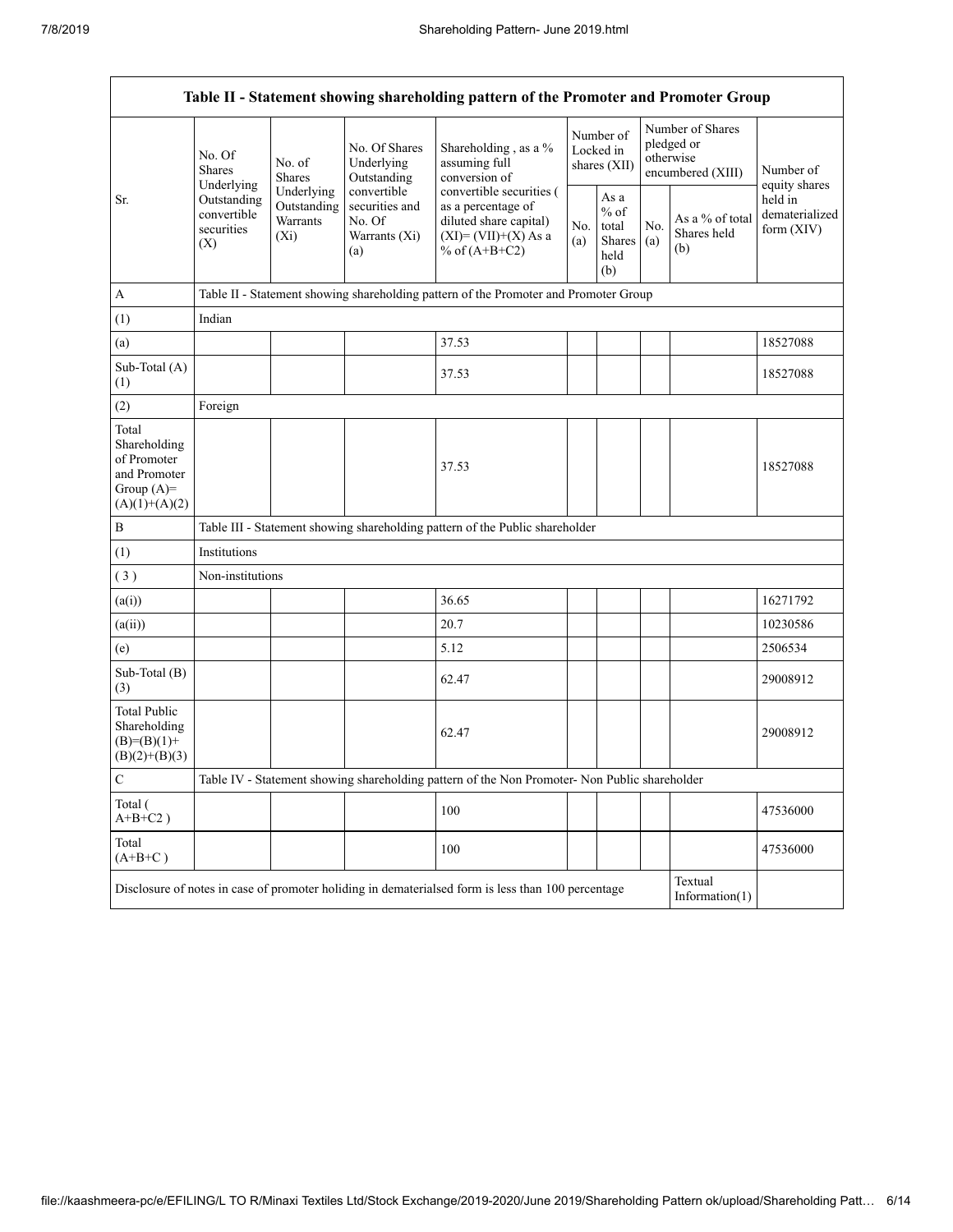|                       | <b>Text Block</b>                                                                                                                                                                                                                                                                                                                                                                                                                                                                                                                                                                                                                                                                                                                                                                                                                                                                                                                                                                                                                                                                              |
|-----------------------|------------------------------------------------------------------------------------------------------------------------------------------------------------------------------------------------------------------------------------------------------------------------------------------------------------------------------------------------------------------------------------------------------------------------------------------------------------------------------------------------------------------------------------------------------------------------------------------------------------------------------------------------------------------------------------------------------------------------------------------------------------------------------------------------------------------------------------------------------------------------------------------------------------------------------------------------------------------------------------------------------------------------------------------------------------------------------------------------|
| Textual Information() | As per shareholding pattern submitted to stock exchange under Regulation 31(1) of the SEBI (LODR)<br>Regulations, 2015 for the quarter ended on 31.03.2018, three persons holding 22000 equity shares (being<br>$0.045\%$ of the total paid up Share Capital of the company) under the category promoter(s) were not in<br>demat form. The two persons holding 5000 equity shares have already demated their shares during the<br>month of July/August 2018. The company is continuously pursuing the matter with Mr. Sujalbhai<br>Kanubhai Patel, a person in promoter category holding 17000 equity shares in physical mode (being<br>0.034% of the total paid up share capital), who is not associated with the company since long, to get his<br>shares dematerialized at the earliest to enable the company to comply with the provisions of<br>SubRegulation (2) of Regulation 31 of SEBI (LODR) Regulations, 2015. Now, Mr. Sujalbhai K. Patel has<br>informed the company that he is in process of dematerializing his 17000 equity shares and will inform<br>the company accordingly. |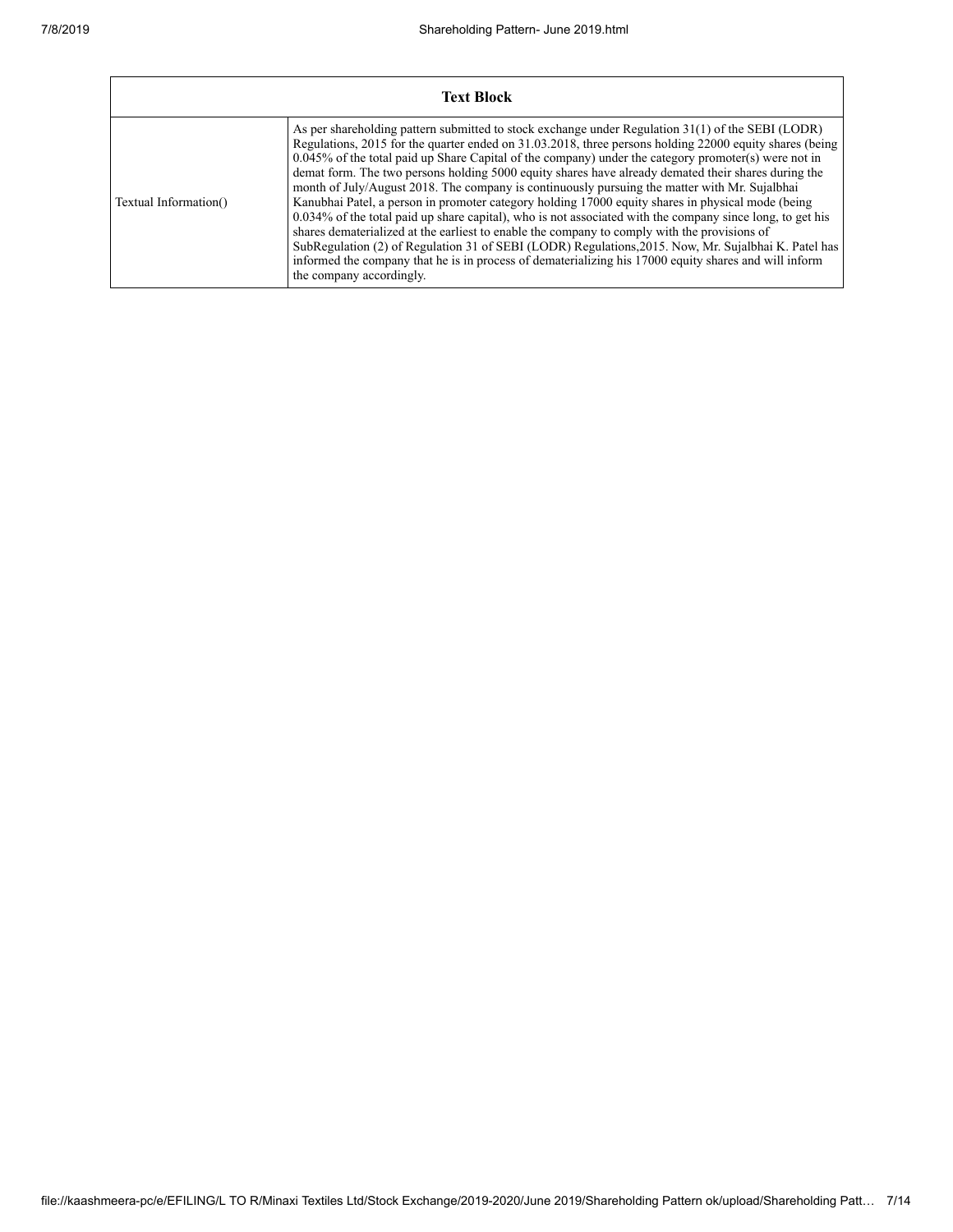| Individuals/Hindu undivided Family                                                                                                                                                          |                                                               |                      |                     |                |                             |                          |  |  |  |  |
|---------------------------------------------------------------------------------------------------------------------------------------------------------------------------------------------|---------------------------------------------------------------|----------------------|---------------------|----------------|-----------------------------|--------------------------|--|--|--|--|
| Searial No.                                                                                                                                                                                 | $\mathbf{1}$                                                  | $\overline{2}$       | 3                   | $\overline{4}$ | 5                           |                          |  |  |  |  |
| Name of the<br>Shareholders (I)                                                                                                                                                             | Bharatbhai Prabhudas<br>Patel                                 | Dineshkumar<br>Patel | Kiritkumar<br>Patel | Patel Nirmal B | Sujalbhai Kanubhai<br>Patel | Click here to go<br>back |  |  |  |  |
| PAN(II)                                                                                                                                                                                     | ABIPP7786M                                                    | ACEPP2392N           | ACEPP2391R          | ARWPP5122H     | AGWPP5454F                  | Total                    |  |  |  |  |
| No. of fully paid<br>up equity shares<br>$held$ (IV)                                                                                                                                        | 8977834                                                       | 4460060              | 4162975             | 847638         | 95581                       | 18544088                 |  |  |  |  |
| No. Of Partly paid-<br>up equity shares<br>held(V)                                                                                                                                          |                                                               |                      |                     |                |                             |                          |  |  |  |  |
| No. Of shares<br>underlying<br>Depository<br>Receipts (VI)                                                                                                                                  |                                                               |                      |                     |                |                             |                          |  |  |  |  |
| Total nos. shares<br>held $(VII) = (IV) +$<br>$(V)$ + $(VI)$                                                                                                                                | 8977834                                                       | 4460060              | 4162975             | 847638         | 95581                       | 18544088                 |  |  |  |  |
| Shareholding as a<br>% of total no. of<br>shares (calculated<br>as per SCRR,<br>1957) (VIII) As a<br>% of $(A+B+C2)$                                                                        | 18.17                                                         | 9.03                 | 8.42                | 1.72           | 0.19                        | 37.53                    |  |  |  |  |
|                                                                                                                                                                                             | Number of Voting Rights held in each class of securities (IX) |                      |                     |                |                             |                          |  |  |  |  |
| Class eg:X                                                                                                                                                                                  | 8977834                                                       | 4460060              | 4162975             | 847638         | 95581                       | 18544088                 |  |  |  |  |
| Class eg:y                                                                                                                                                                                  |                                                               |                      |                     |                |                             |                          |  |  |  |  |
| Total                                                                                                                                                                                       | 8977834                                                       | 4460060              | 4162975             | 847638         | 95581                       | 18544088                 |  |  |  |  |
| Total as a % of<br>Total Voting rights                                                                                                                                                      | 18.17                                                         | 9.03                 | 8.42                | 1.72           | 0.19                        | 37.53                    |  |  |  |  |
| No. Of Shares<br>Underlying<br>Outstanding<br>convertible<br>securities $(X)$                                                                                                               |                                                               |                      |                     |                |                             |                          |  |  |  |  |
| No. of Shares<br>Underlying<br>Outstanding<br>Warrants $(\bar{X}i)$                                                                                                                         |                                                               |                      |                     |                |                             |                          |  |  |  |  |
| No. Of Shares<br>Underlying<br>Outstanding<br>convertible<br>securities and No.<br>Of Warrants (Xi)<br>(a)                                                                                  |                                                               |                      |                     |                |                             |                          |  |  |  |  |
| Shareholding, as a<br>% assuming full<br>conversion of<br>convertible<br>securities (as a<br>percentage of<br>diluted share<br>capital) $(XI)$ =<br>$(VII)+(Xi)(a)$ As a<br>% of $(A+B+C2)$ | 18.17                                                         | 9.03                 | 8.42                | 1.72           | 0.19                        | 37.53                    |  |  |  |  |
| Number of Locked in shares (XII)                                                                                                                                                            |                                                               |                      |                     |                |                             |                          |  |  |  |  |
| No. $(a)$                                                                                                                                                                                   |                                                               |                      |                     |                |                             |                          |  |  |  |  |
| As a % of total<br>Shares held (b)                                                                                                                                                          |                                                               |                      |                     |                |                             |                          |  |  |  |  |
|                                                                                                                                                                                             | Number of Shares pledged or otherwise encumbered (XIII)       |                      |                     |                |                             |                          |  |  |  |  |
| No. $(a)$                                                                                                                                                                                   |                                                               |                      |                     |                |                             |                          |  |  |  |  |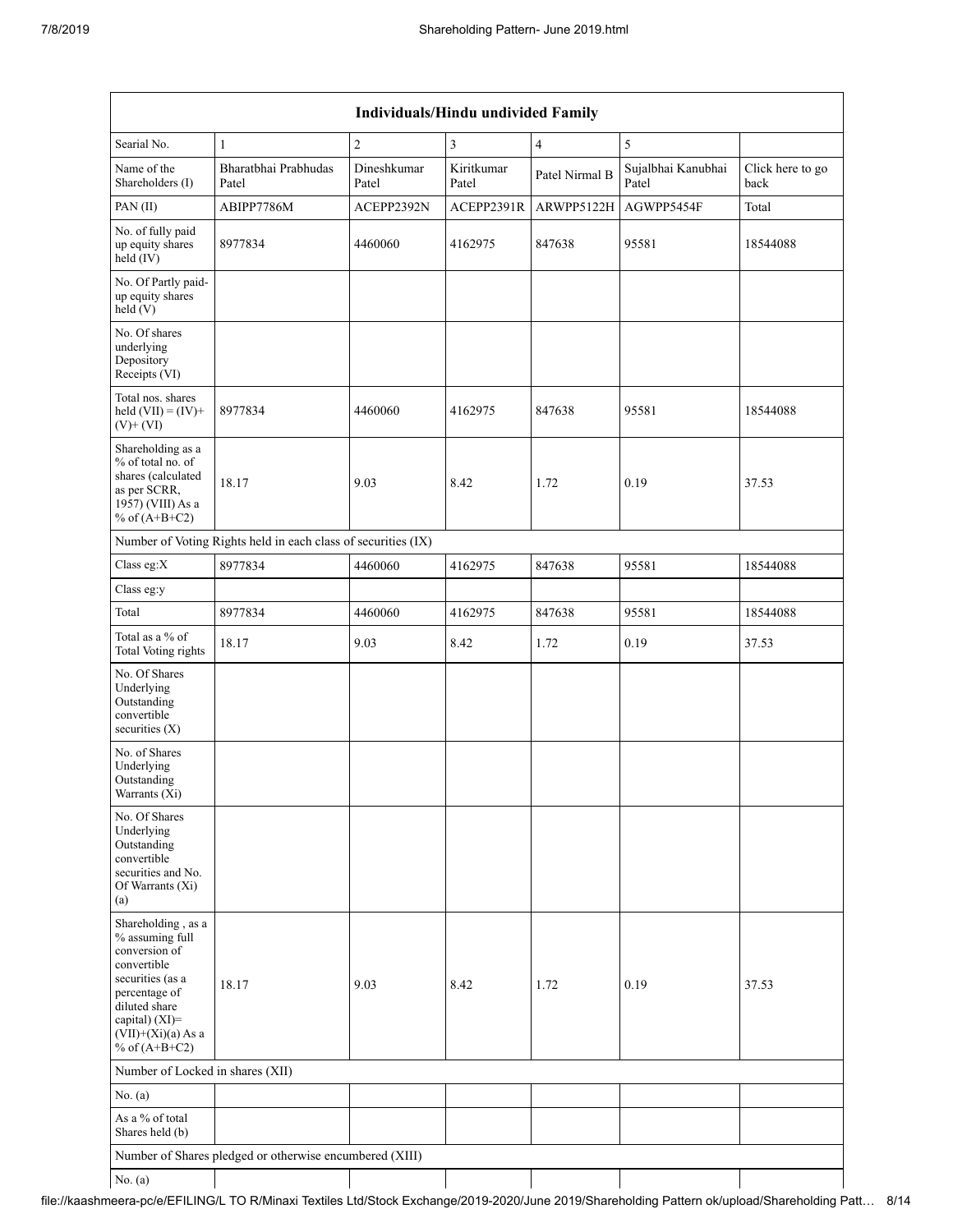| As a % of total<br>Shares held (b)                                   |         |         |         |        |       |          |
|----------------------------------------------------------------------|---------|---------|---------|--------|-------|----------|
| Number of equity<br>shares held in<br>dematerialized<br>form $(XIV)$ | 8977834 | 4460060 | 4162975 | 847638 | 78581 | 18527088 |
| Reason for not providing PAN                                         |         |         |         |        |       |          |
| Reason for not<br>providing PAN                                      |         |         |         |        |       |          |
| Shareholder type                                                     |         |         |         |        |       |          |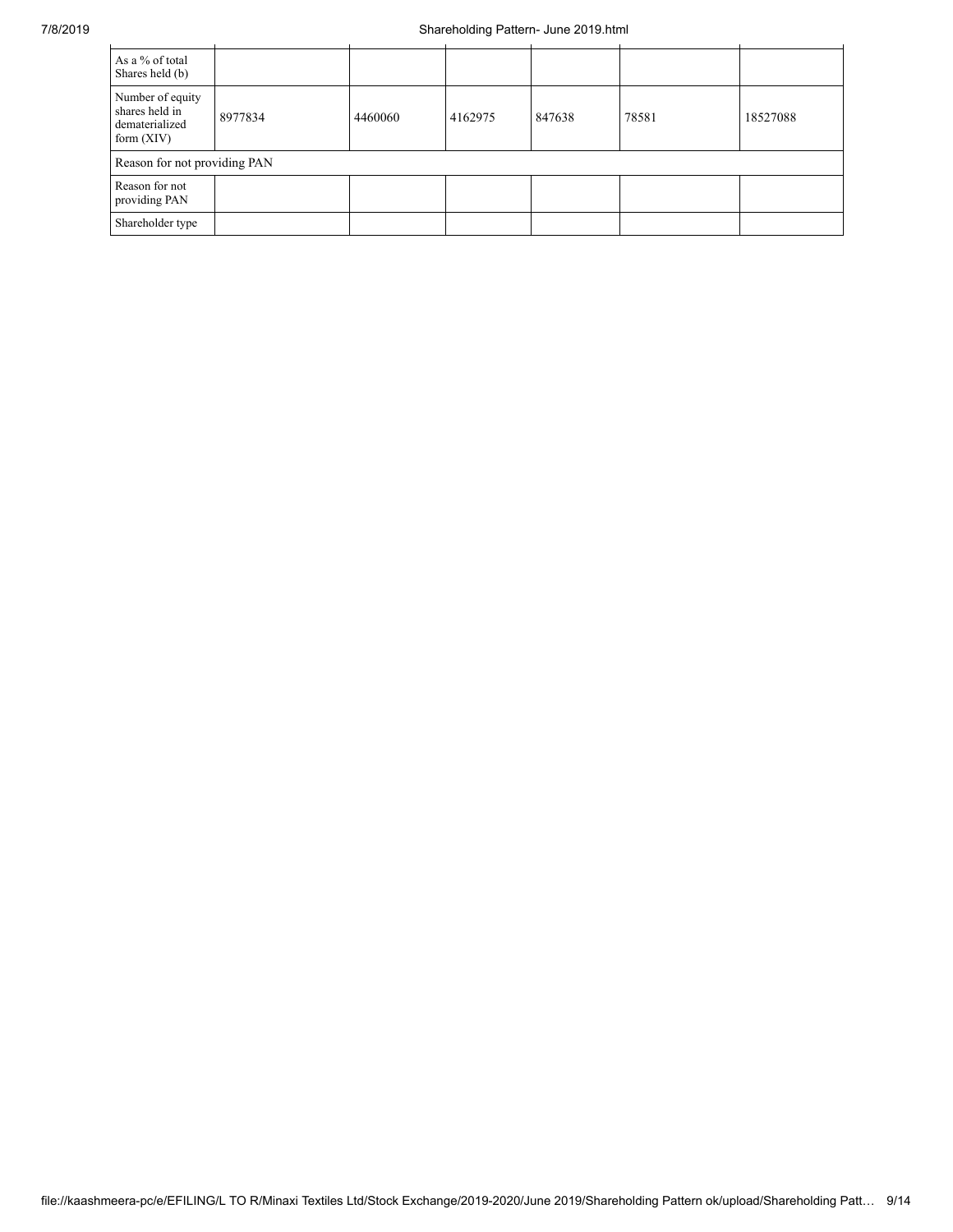|                                                                                                                                                                                      |                                                               |                | Individuals - ii. Individual shareholders holding nominal share capital in excess of Rs. 2 lakhs. |                       |
|--------------------------------------------------------------------------------------------------------------------------------------------------------------------------------------|---------------------------------------------------------------|----------------|---------------------------------------------------------------------------------------------------|-----------------------|
| Searial No.                                                                                                                                                                          | 1                                                             | $\sqrt{2}$     | $\overline{\mathbf{3}}$                                                                           |                       |
| Name of the<br>Shareholders (I)                                                                                                                                                      | Mukesh Purshottamdas Patel                                    | Suman S Asrani | Sarojdevi Satyanarayan Kabra                                                                      | Click here to go back |
| PAN(II)                                                                                                                                                                              | ACJPP1373J                                                    | AAMPA4484G     | ABHPK6018L                                                                                        | Total                 |
| No. of fully paid<br>up equity shares<br>held (IV)                                                                                                                                   | 7382183                                                       | 743250         | 523190                                                                                            | 8648623               |
| No. Of Partly paid-<br>up equity shares<br>held(V)                                                                                                                                   |                                                               |                |                                                                                                   |                       |
| No. Of shares<br>underlying<br>Depository<br>Receipts (VI)                                                                                                                           |                                                               |                |                                                                                                   |                       |
| Total nos. shares<br>held $(VII) = (IV) +$<br>$(V)$ + $(VI)$                                                                                                                         | 7382183                                                       | 743250         | 523190                                                                                            | 8648623               |
| Shareholding as a<br>% of total no. of<br>shares (calculated<br>as per SCRR,<br>1957) (VIII) As a<br>% of $(A+B+C2)$                                                                 | 14.94                                                         | 1.5            | 1.06                                                                                              | 17.5                  |
|                                                                                                                                                                                      | Number of Voting Rights held in each class of securities (IX) |                |                                                                                                   |                       |
| Class eg: X                                                                                                                                                                          | 7382183                                                       | 743250         | 523190                                                                                            | 8648623               |
| Class eg:y                                                                                                                                                                           |                                                               |                |                                                                                                   |                       |
| Total                                                                                                                                                                                | 7382183                                                       | 743250         | 523190                                                                                            | 8648623               |
| Total as a % of<br>Total Voting rights                                                                                                                                               | 14.94                                                         | 1.5            | 1.06                                                                                              | 17.5                  |
| No. Of Shares<br>Underlying<br>Outstanding<br>convertible<br>securities (X)                                                                                                          |                                                               |                |                                                                                                   |                       |
| No. of Shares<br>Underlying<br>Outstanding<br>Warrants (Xi)                                                                                                                          |                                                               |                |                                                                                                   |                       |
| No. Of Shares<br>Underlying<br>Outstanding<br>convertible<br>securities and No.<br>Of Warrants (Xi)<br>(a)                                                                           |                                                               |                |                                                                                                   |                       |
| Shareholding, as a<br>% assuming full<br>conversion of<br>convertible<br>securities (as a<br>percentage of<br>diluted share<br>capital) (XI)=<br>$(VII)+(X)$ As a %<br>of $(A+B+C2)$ | 14.94                                                         | 1.5            | 1.06                                                                                              | 17.5                  |
| Number of Locked in shares (XII)                                                                                                                                                     |                                                               |                |                                                                                                   |                       |
| No. (a)                                                                                                                                                                              |                                                               |                |                                                                                                   |                       |
| As a % of total<br>Shares held (b)                                                                                                                                                   |                                                               |                |                                                                                                   |                       |
| Number of equity<br>shares held in<br>dematerialized<br>form $(XIV)$                                                                                                                 | 7382183                                                       | 743250         | 523190                                                                                            | 8648623               |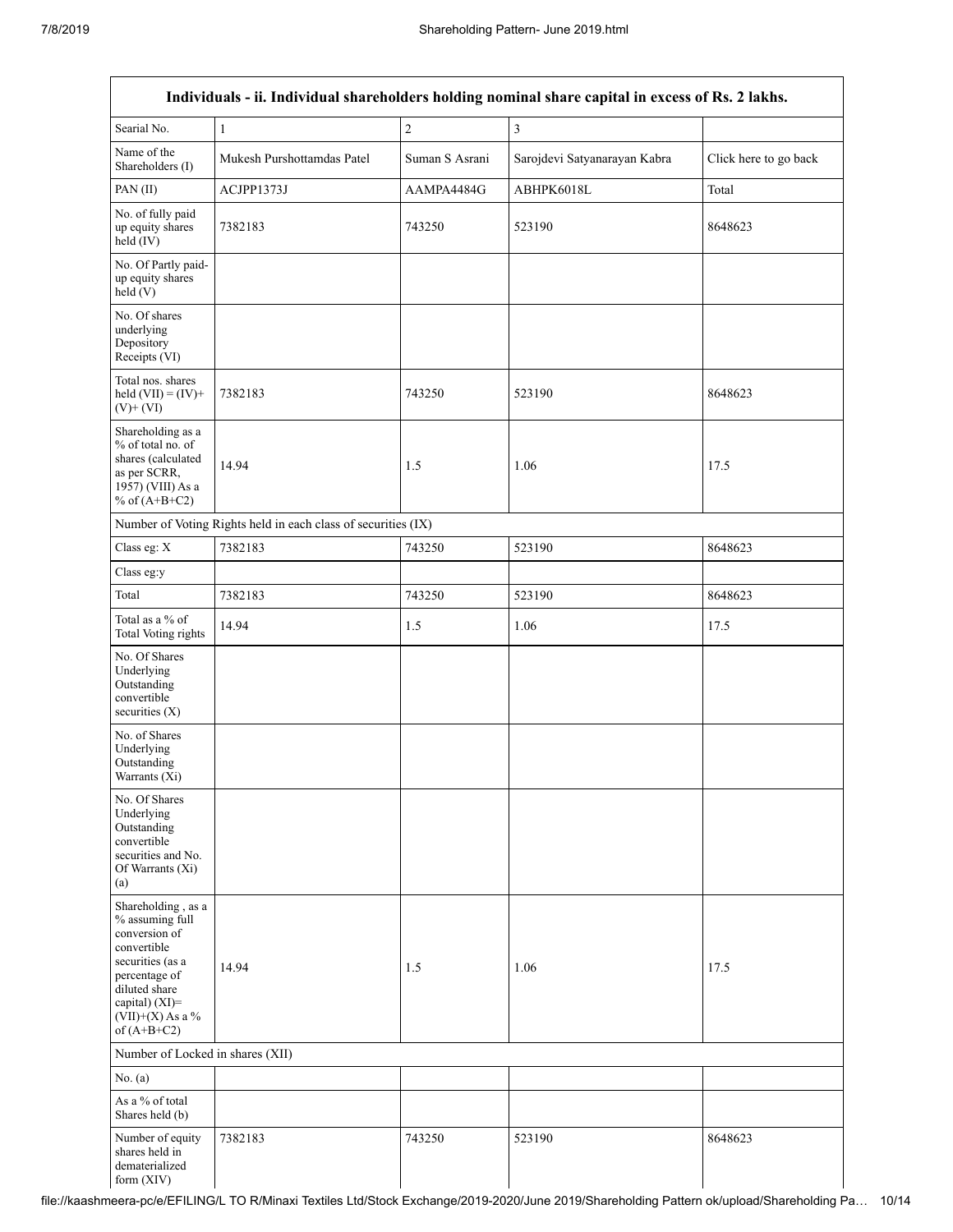| Reason for not providing PAN    |  |  |  |  |  |  |  |  |
|---------------------------------|--|--|--|--|--|--|--|--|
| Reason for not<br>providing PAN |  |  |  |  |  |  |  |  |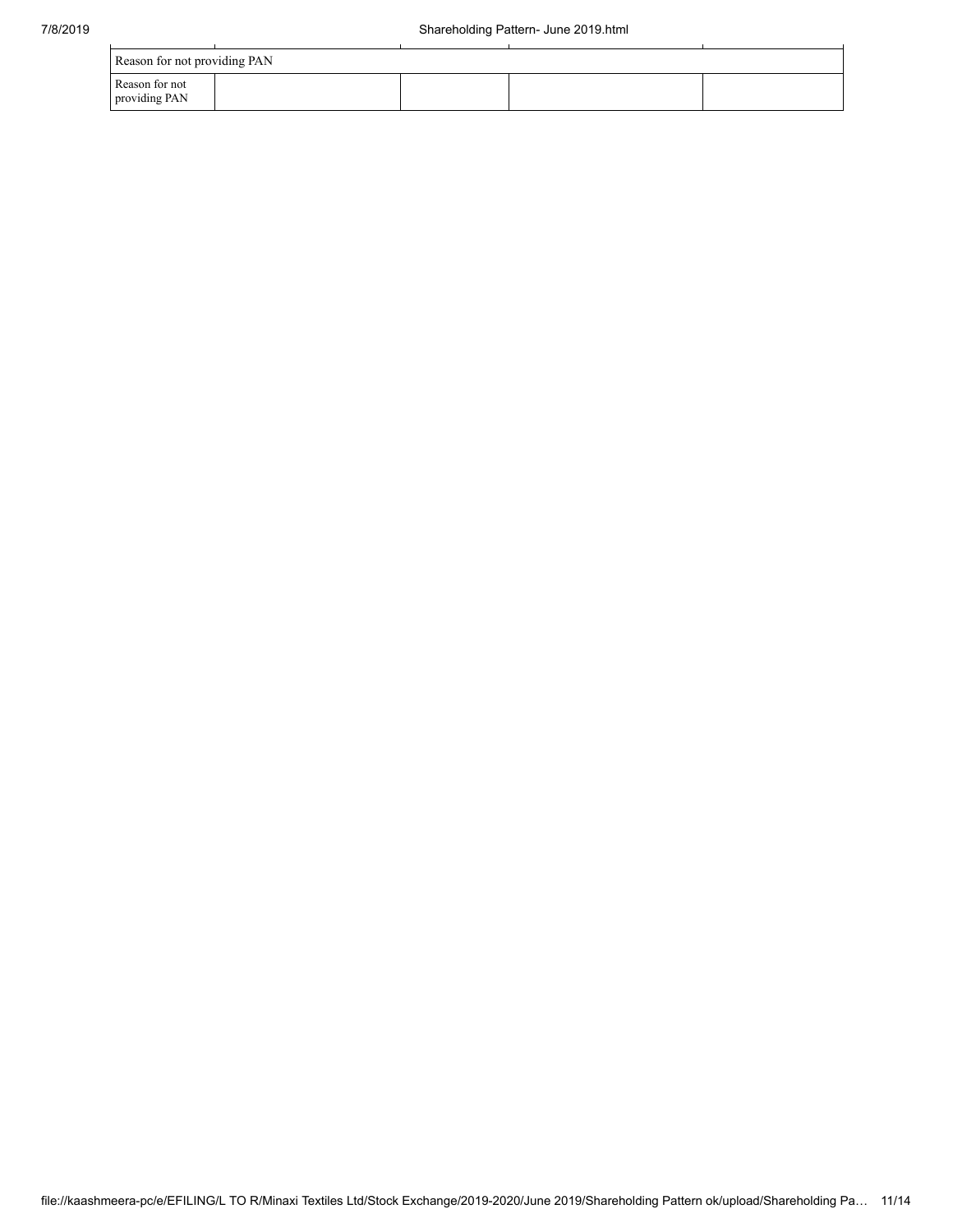| Any Other (specify)                                                                                                                                                                                                      |              |                                                               |                     |                            |                                           |                          |  |  |  |  |  |
|--------------------------------------------------------------------------------------------------------------------------------------------------------------------------------------------------------------------------|--------------|---------------------------------------------------------------|---------------------|----------------------------|-------------------------------------------|--------------------------|--|--|--|--|--|
| Searial No.                                                                                                                                                                                                              | $\mathbf{1}$ | $\overline{2}$                                                | $\mathfrak{Z}$      | 4                          | 5                                         |                          |  |  |  |  |  |
| Category                                                                                                                                                                                                                 | <b>HUF</b>   | Non-Resident Indian<br>(NRI)                                  | Clearing<br>Members | <b>Bodies</b><br>Corporate | <b>Bodies Corporate</b>                   |                          |  |  |  |  |  |
| Category / More<br>than 1 percentage                                                                                                                                                                                     | Category     | Category                                                      | Category            | Category                   | More than 1 percentage of<br>shareholding |                          |  |  |  |  |  |
| Name of the<br>Shareholders (I)                                                                                                                                                                                          |              |                                                               |                     |                            | M P Patel Infrastructures Pvt<br>Ltd      | Click here to go<br>back |  |  |  |  |  |
| PAN(II)                                                                                                                                                                                                                  |              |                                                               |                     |                            | AAGCM2205G                                | Total                    |  |  |  |  |  |
| No. of the<br>Shareholders (I)                                                                                                                                                                                           | 85           | 18                                                            | 7                   | 30                         | 1                                         | 140                      |  |  |  |  |  |
| No. of fully paid<br>up equity shares<br>held (IV)                                                                                                                                                                       | 771867       | 283011                                                        | 12700               | 1463956                    | 1127830                                   | 2531534                  |  |  |  |  |  |
| No. Of Partly paid-<br>up equity shares<br>held(V)                                                                                                                                                                       |              |                                                               |                     |                            |                                           |                          |  |  |  |  |  |
| No. Of shares<br>underlying<br>Depository<br>Receipts (VI)                                                                                                                                                               |              |                                                               |                     |                            |                                           |                          |  |  |  |  |  |
| Total nos. shares<br>held $(VII) = (IV) +$<br>$(V)$ + $(VI)$                                                                                                                                                             | 771867       | 283011                                                        | 12700               | 1463956                    | 1127830                                   | 2531534                  |  |  |  |  |  |
| Shareholding as a<br>% of total no. of<br>shares (calculated<br>as per SCRR,<br>1957) (VIII) As a<br>% of $(A+B+C2)$                                                                                                     | 1.56         | 0.57                                                          | 0.03                | 2.96                       | 2.28                                      | 5.12                     |  |  |  |  |  |
|                                                                                                                                                                                                                          |              | Number of Voting Rights held in each class of securities (IX) |                     |                            |                                           |                          |  |  |  |  |  |
| Class eg: X                                                                                                                                                                                                              | 771867       | 283011                                                        | 12700               | 1463956                    | 1127830                                   | 2531534                  |  |  |  |  |  |
| Class eg:y                                                                                                                                                                                                               |              |                                                               |                     |                            |                                           |                          |  |  |  |  |  |
| Total                                                                                                                                                                                                                    | 771867       | 283011                                                        | 12700               | 1463956                    | 1127830                                   | 2531534                  |  |  |  |  |  |
| Total as a % of<br>Total Voting rights                                                                                                                                                                                   | 1.56         | 0.57                                                          | 0.03                | 2.96                       | 2.28                                      | 5.12                     |  |  |  |  |  |
| No. Of Shares<br>Underlying<br>Outstanding<br>convertible<br>securities $(X)$                                                                                                                                            |              |                                                               |                     |                            |                                           |                          |  |  |  |  |  |
| No. of Shares<br>Underlying<br>Outstanding<br>Warrants (Xi)                                                                                                                                                              |              |                                                               |                     |                            |                                           |                          |  |  |  |  |  |
| No. Of Shares<br>Underlying<br>Outstanding<br>convertible<br>securities and No.<br>Of Warrants (Xi)<br>(a)                                                                                                               |              |                                                               |                     |                            |                                           |                          |  |  |  |  |  |
| Shareholding, as a<br>% assuming full<br>conversion of<br>convertible<br>securities (as a<br>percentage of<br>diluted share<br>capital) (XI)=<br>$(VII)+(X)$ As a %<br>of $(A+B+C2)$<br>Number of Locked in shares (XII) | 1.56         | 0.57                                                          | 0.03                | 2.96                       | 2.28                                      | 5.12                     |  |  |  |  |  |

file://kaashmeera-pc/e/EFILING/L TO R/Minaxi Textiles Ltd/Stock Exchange/2019-2020/June 2019/Shareholding Pattern ok/upload/Shareholding Pa… 12/14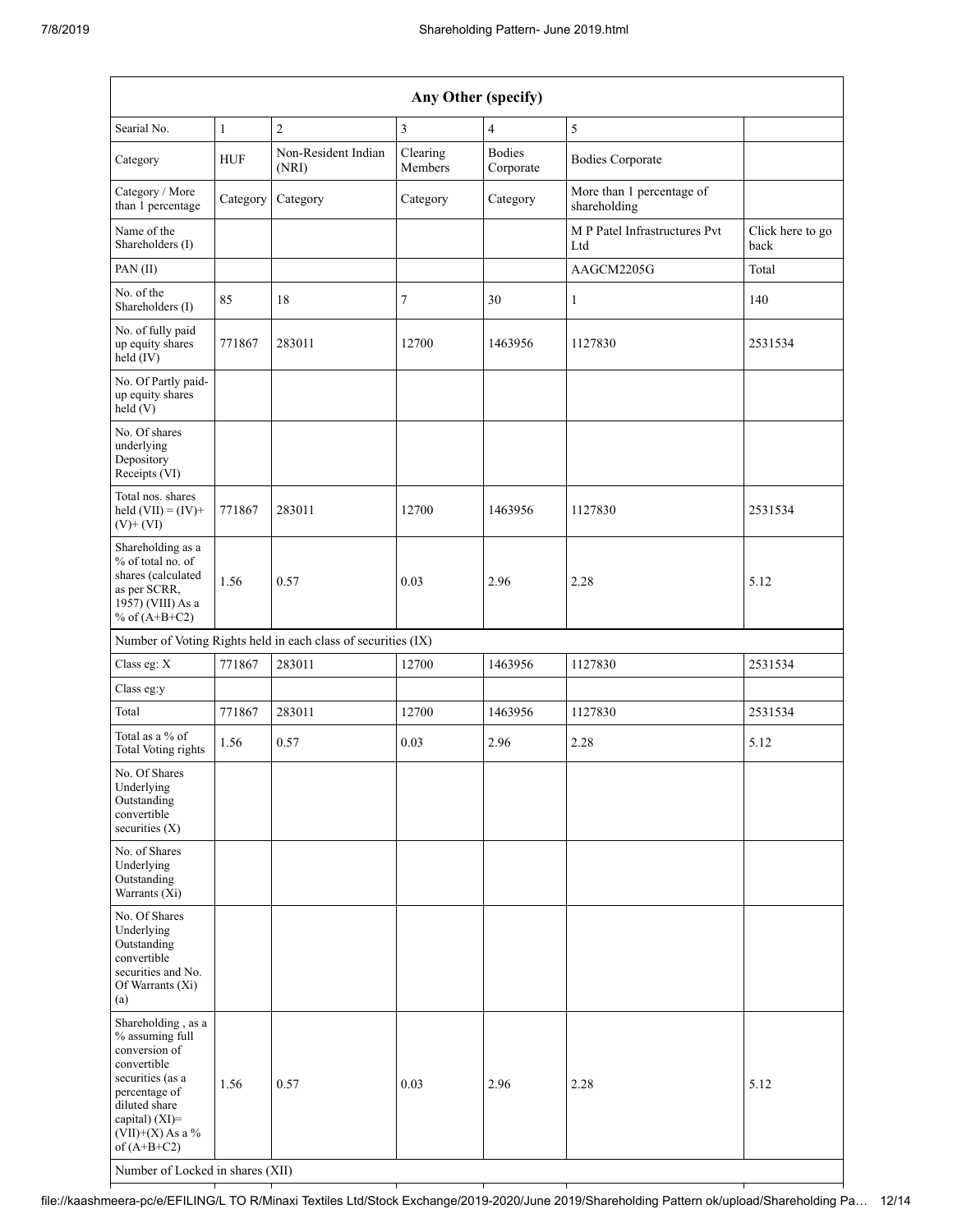## 7/8/2019 Shareholding Pattern- June 2019.html

| No. $(a)$                                                            |        |        |       |         |         |         |
|----------------------------------------------------------------------|--------|--------|-------|---------|---------|---------|
| As a % of total<br>Shares held (b)                                   |        |        |       |         |         |         |
| Number of equity<br>shares held in<br>dematerialized<br>form $(XIV)$ | 771867 | 258011 | 12700 | 1463956 | 1127830 | 2506534 |
| Reason for not providing PAN                                         |        |        |       |         |         |         |
| Reason for not<br>providing PAN                                      |        |        |       |         |         |         |